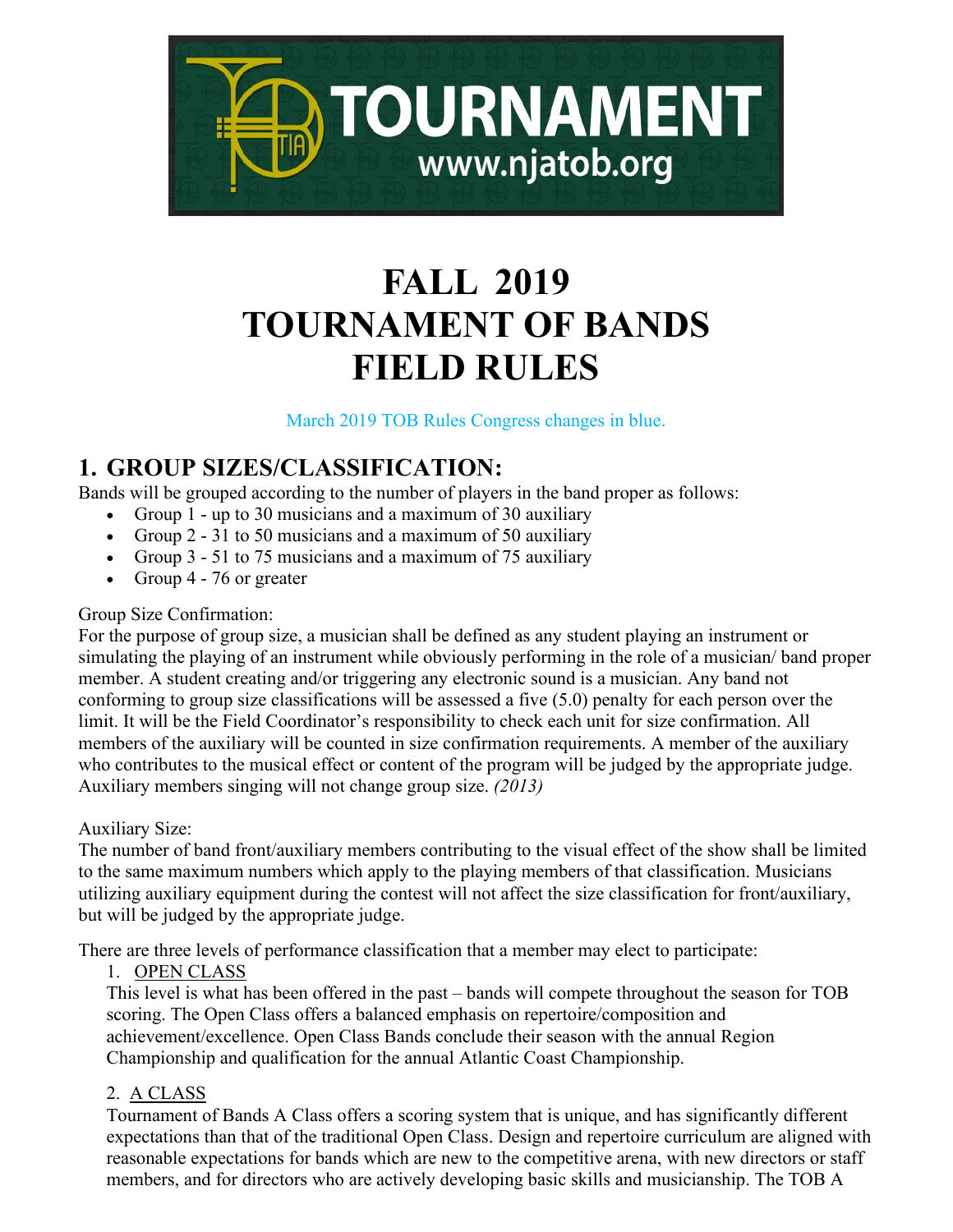Class scoring parameters reward the bands for excellence and achievement based on the curriculum of this class. This season concludes with the annual Region Championship and qualification for the annual Atlantic Coast Championship.

#### 3. FESTIVAL CLASS

This level will introduce bands to TOB – bands will compete, but at more of an exhibition level with awards of bronze/silver/gold, based on a rating program without the announcement of a numeric score or place. Student education, development, and staff training will be emphasized. Each band and staff will receive educational and instructive commentary related to new performers and staff. This season concludes with the annual Region Championship, still following the rating system.

#### GROUP SIZE/CLASSIFICATION CONTINUED:

Every regular season TOB Show will offer the three levels of participation - in every group Region Championships will include three levels of participation/awards Separate Atlantic Coast Championship will be offered to the OPEN CLASS and A CLASS participants. *(2013)*

#### **2. PROMOTION:**

A TOB A Class band scoring 92+ total and 92+ in four(4) of the six(6) captions at TOB Region Championships and/or A Class Championships will be promoted to the Open Class for the following season. Box 4(92+) on the TOB A Class Scale will indicate "ready for the TOB Open Class". NJA members will be educated annually concerning the A Class Promotion. A TOB Band Director will have the opportunity to appeal the promotion, in writing by August 1 to the TOB Director(copied to Region Coordinator), and will participate in a TOB Preview Show the first week of the TOB season to be reevaluated. *(2013) A band placing in the top 10 in ACC Open Class the previous season is not eligible to move to the A Class. (2019)*

### **3. DECLARATION OF GROUP SIZE/CLASS:**

All bands will declare their group/class of competition by September 1. At no time during the season may a band move down in group/class once they have competed in a group/class. Bands may move to higher group size, or A Class to Open Class, up to two weeks prior to Region Championship and must compete at least one (1) time in the new group/class prior to the Region Championships. *(2018)*

# **4. GIMMICK EFFECTS:**

Any instrument carried by a member of the auxiliary and/or Drum Major (s) can be considered a gimmick, and as such will be judged by the appropriate judge. This will not affect class size. Any instrument carried by a member of the auxiliary and/or Drum Major (s) that is utilized in a manner that contributes to the musical effect or content of the program will also be judged by the appropriate music judges. Such performers then become countable in adhering to group size classification. Non Instrumentalists of a participating band who are singing will not affect group size. *(2012)*

### **5. EXPENSE REIMBURSEMENT:**

Group 1 & 2 - \$450.00 Groups 3 & 4 - \$500.00 *(2018)*

TOB members will be reimbursed for expenses in a combination of total cash and/or adult tickets. If a sponsor chooses the ticket method of reimbursement, all tickets will be in the hands of the competitor two weeks prior to the show. If tickets are not received by this time, the sponsor will reimburse that unit in cash at the contest site, according to the chart above. Arrangements for contest will be made between the sponsor and the competitor.

 Prior to the start of the competition season individual regions can elect not to do the expense reimbursement for region contests and members only. Any TOB member outside that region will receive the expense reimbursement according to the chart above.

Expenses for the Region Championships will be worked out by each Region's Executive Committee.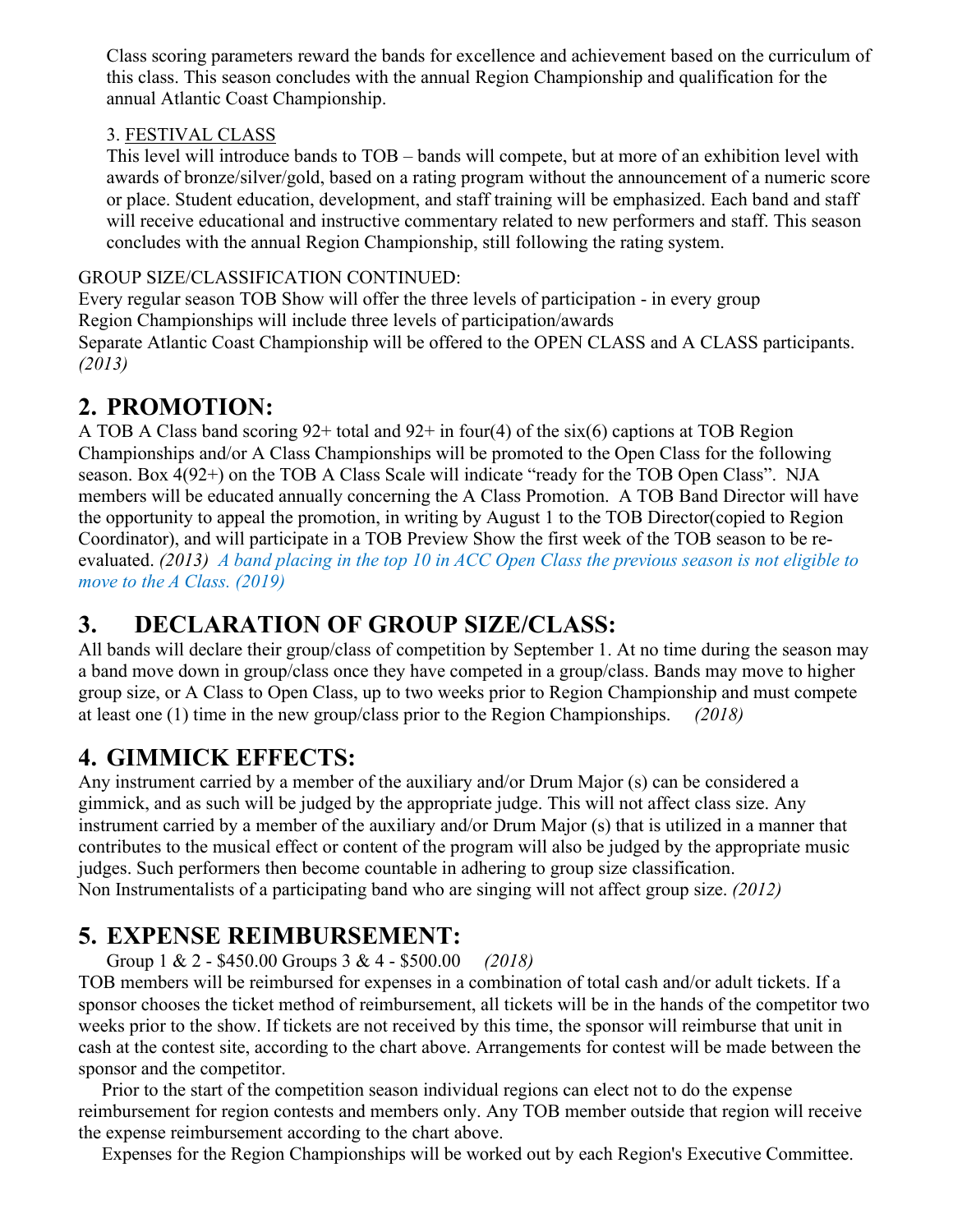# **6. SCORING:**

- Visual: (Both scores are averaged) 20 Points
	- o Visual: Individual 20 Points
		- $\blacksquare$  10 points Content
		- <sup>10</sup> points Achievement
	- o Visual Ensemble 20 Points
		- 10 points Composition
			- 10 points Achievement
- Music: Individual- 20 points
	- o 10 points Composition
	- o 10 points Achievement
	- Music: Ensemble 20 points
		- o 10 points Composition
		- o 10 points Achievement
- General Effect Music 20 points
	- o 10 points Repertoire
	- o 10 points Performers
- Visual: General Effect 20 Points
	- o 10 points Repertoire
	- o 10 points Performers
		- *(2014)*

The TOB A Class Scale will be separate from the TOB Open Class Scale. *(2012)*

The TOB A Class scoring will reflect emphasis on training/achievement/performers. Scores will be weighted/calculated/multiplied via the tabulation system(WINDI) at .7 for Content/Composition and 1.3 for Achievement/Performer. *(2014)*

The TOB Festival Class will be rated with Bronze(basic), Silver(proficient) and Gold(advanced) on three music sheets and three visual captions. An average of all six(6) scores will determine the final rating. *(2012)*

Specialty awards – Percussion and Auxiliary- will also be 20 point captions using TOB captions and NJA staff. If a host fails to request special award judges, and presents awards, the host will make those selections and notify all Band Directors that no NJA judges will score/select special awards. No scores will be given. *(2012)*

Specialty awards will be announced along with the individual band placement. Ties will not be broken at ACC for music/visual awards. *(2012)*

# **7. SCORING (STANDSTILL):**

Only the following Music Captions will be adjudicated in a regular contest manner:

- Music: Individual
- Music: Ensemble
- Music: General Effect

 *(2014)*

The three music scores will be adjudicated, added, and used as total for placement at an indoor contest. Scores will not be announced or reported/published. *(2012)* Recaps for the Music Scores may be distributed to only the Participating Bands that attend the critique*.(2017)*

#### **8. CONTEST PRIZES:**

All contest prizes will be awarded on total unit scoring and shall be the same for all group sizes. Specialty awards are made at the host's discretion, exclusive of the Region Championships. Special awards are to be given by competing group size in both A Class and Open Class. *(2013)* Specialty awards are limited to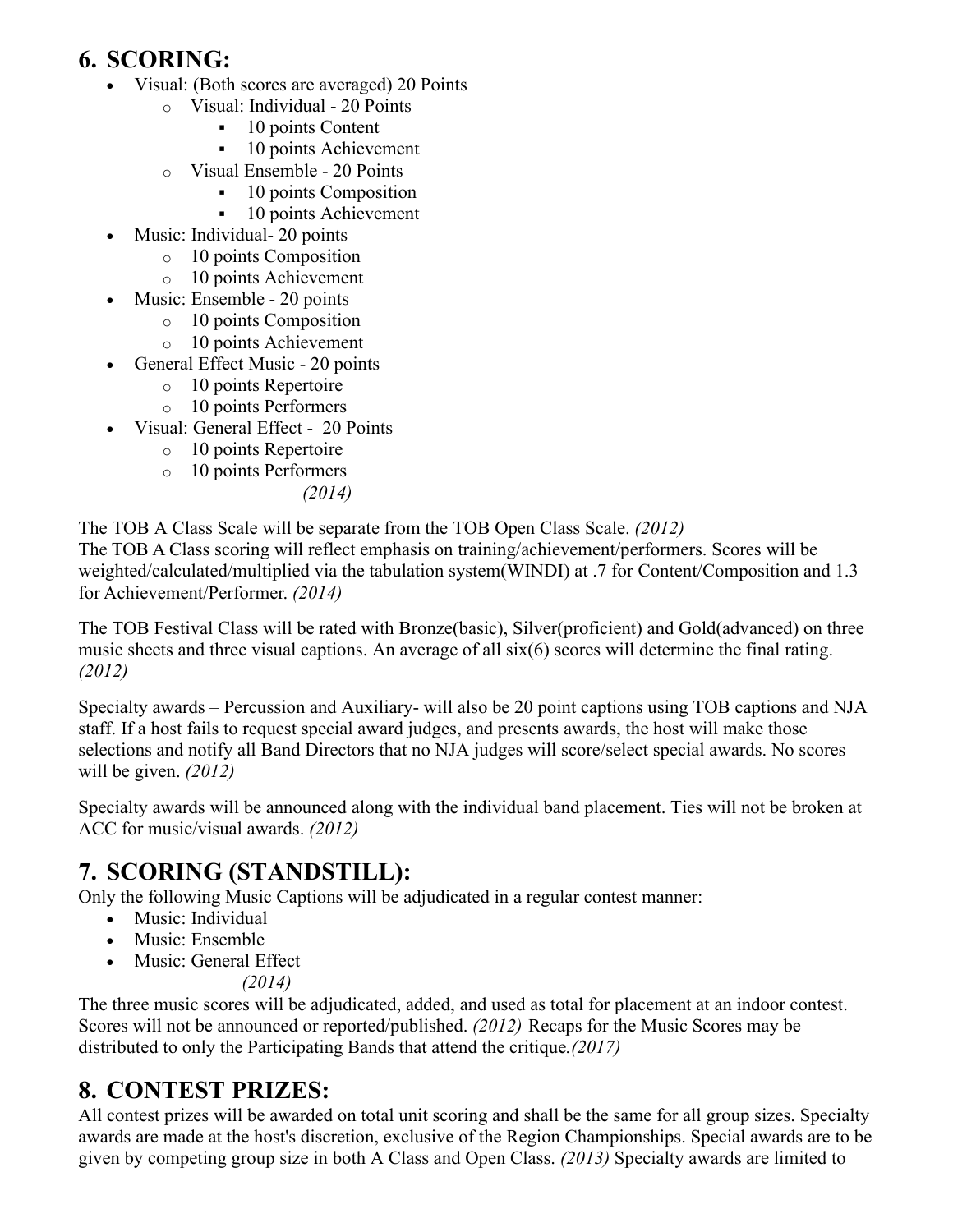those drawn from current TOB sheets. Most specialty awards will necessitate a separate judge for each award and they must use an official TOB judging sheet for that caption.

### **9. AMPLIFICATION:** (within the performance time of 6:00/A 7:00/O to 10:00)

Please note: TOB does not require hosts to provide power source or guarantee the watt/amp/power will be sufficient to run every amplification/electronic system. This information should be provided by the host, and requested from interested competitors. There is to be no guarantee, by TOB, on watt/amp/ground/electrical power source. *(2010)* 

Amplification of string, wind, percussion, electronic instruments, and voice is permitted. The use of prerecorded music and pre-recorded singing is allowed. Pre-recorded effects and/or narration may be introduced. Audio volumes may be controlled with a wireless device from any place in the Competition Field (Rule 10) or the Spectator Area open to the public for the event, including designated staff listening/viewing areas. Regardless of such designation, Tournament of Bands does not guarantee the operability of such devices, including the devices' communication with other devices within the Competition Field. Such devices are used entirely at the risk of the user.

Adult operation of electronic devices: An adult may operate such devices, but must do so from outside the boundaries of the Competition Field, except in the case of catastrophic technical failure. Please note that allowing an adult to operate a soundboard does not grant permission for them to contribute directly to the music or visual program.

The triggering of electronic music, sound effects, voiceovers is only permissible by a student musician who is in the Competition Field. It is viewed that those aspects are the same as a musical contribution to the show and therefore should only be produced by musicians within field boundaries. The triggering of any/all lighting effects, is only permissible by a student auxiliary member who is in the Competition Field. It is viewed that those aspects are the same as a visual contribution to the show and therefore should only be produced by auxiliary within field boundaries.

Adults may provide direction to student operators of such equipment, so long as they remain outside of the Performance Field.

PENALTY for adults contributing to Performance (except as permitted above) – 5.0 points per violation. *(2018)*

#### **10. COMPETITION FIELD:**

The Competition Field shall be a standard High School Football Field 160 x 360 feet with yard lines every five(5) yards and yard line markers every ten(10) yards on both front and back sidelines. Regulation High School Hash Marks must be visible, An additional fifteen(15) feet performance area from goal line to goal line will be available(stadium conditions permitting) across the front sideline of the Competition Field. No equipment or personnel, other than soloists, conductors, and podiums may be placed beyond this additional area(stadium conditions permitting). Equipment and props may be placed along the front boundary of the additional performance area for retrieval during the performance. Crossing(not merely stepping on) the front additional area performance boundary on foot will result in a 0.1 penalty per occurrence to a maximum of 2.0 points. Hands, arms or upper body may cross the boundary for equipment retrieval. *(2010)*

 Speakers may be placed an additional three(3) feet beyond this fifteen(15) foot line(stadium conditions permitting). *(2012)*

The mixer/sound board may be located no more than 6 foot maximum beyond drum major podium (stadium conditions permitting). *(2015)*

# **11. PLACEMENT/RETREIVAL OF EQUIPMENT:**

Anyone may place or remove equipment before or after the performance. However, during the performance, only clearly-identifiable student personnel may assist with equipment, There are no limits to the number of student equipment personnel used, but they must be declared to the Field Coordinator prior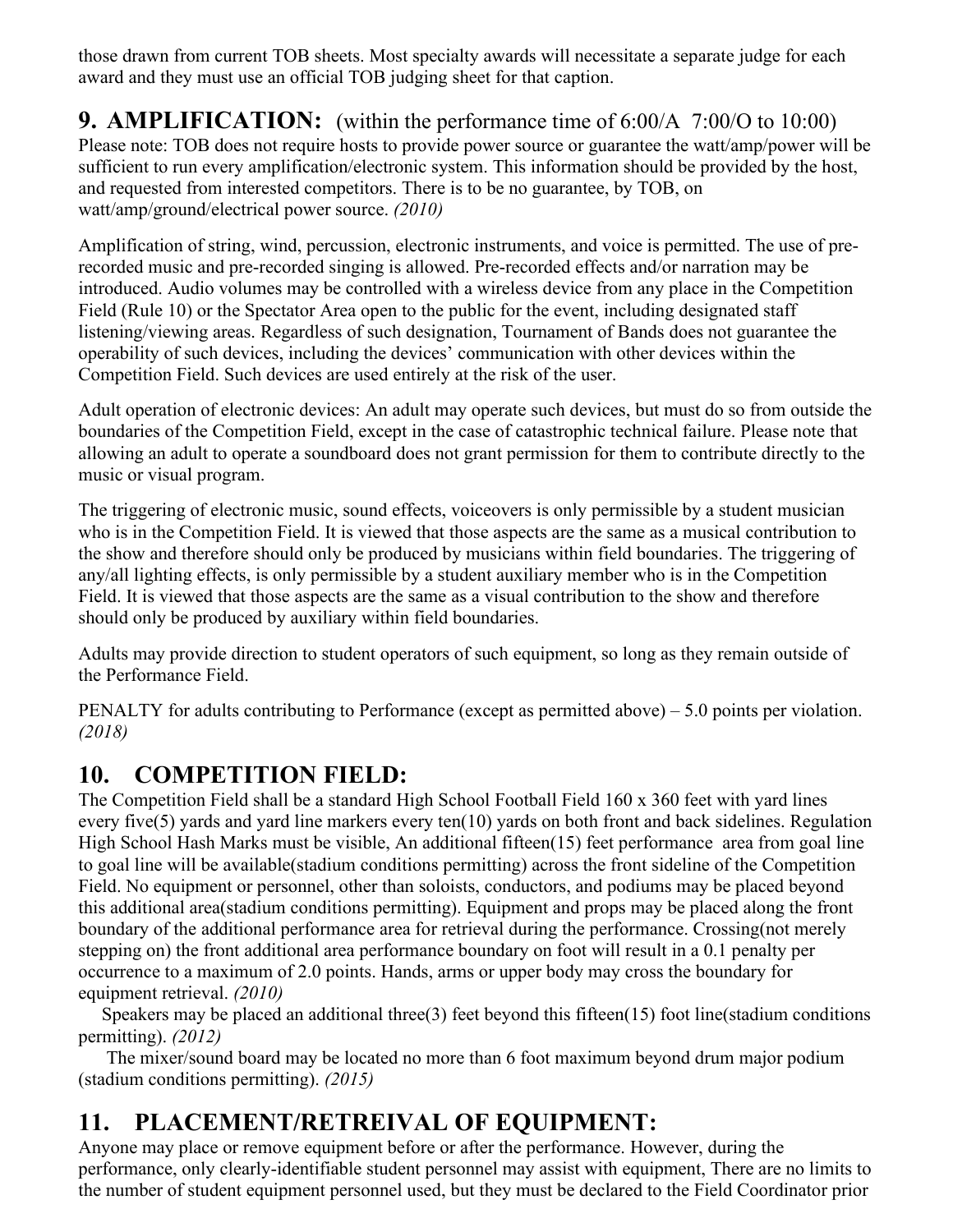to the start of the performance and be clearly-identifiable throughout the performance. Only students are allowed on the field once the performance starts. It is the responsibility of the competing unit to ensure the safety and well-being of these persons with regard to the placement and retrieval of said equipment. No parents, or adults, may enter the field. Runners that add to the effect of the performance must be counted as part of the band front/auxiliary (moving scenery, etc.).

# **12. ENTRANCE-PERFORMANCE-EXIT TIMING:**

Each band will have an interval time of fifteen(15) minutes during which they will enter, set up, warm up, perform, and exit the Competition Field. The visual and music performance must be a minimum of seven(7:00) and maximum of ten(10:00) minutes. A Class Band minimum time is six (6:00) minutes. *(2018)*

- A. All props/pit equipment/auxiliary equipment/drum major podiums may enter the field to set up as long as a) the Field Coordinator has given them permission and b) they do not interfere with the previous ensemble's exit. These items may be carried by the students, adults, or a combination of both.
- B. Entrance of the band proper will be from the goal line, and the fifteen (15) minute block (interval) time will begin upon the Field Coordinator's signal.
- C. Entrance/exit areas for all events will be dictated by the host facility layout. These directions will be sent to Band Directors by the show host or in the championship information packet. *(2016)*

# **13. LATE TO THE LINE:**

Any band late to the line will be assessed a two (2.0) point penalty and will be inserted into the schedule at the discretion of the Chief Judge, and Field Coordinator, of the contest. A band late for their group shall comply with Rule #14 BAND ORDER.

# **14. BAND ORDER:**

Any band added to a show after the show is closed and schedule posted in WINDI must be added to the beginning of their respective group. Any bands unable to compete with their respective group, regardless of reason, must perform an exhibition. Bands must compete in continuous Group Sizes. All regular season TOB contests must be set up in Class(A/Open) order and then by Groups within the particular class. *(2018)*

# **15. ADJUDICATOR FILES:**

All judges except Field Coordinator will use digital(mp3) files for adjudication. Files will be loaded to website for access by the Band Director. *(2012)*

# **16. JUDGES MEETING/CRITIQUE:**

The judges meeting will begin fifteen (15) minutes after the last judged band. Units will limit staff members to a total of eight (8). *(2016)*

Recaps will be distributed (if available) at the post-contest meeting.

The Field Coordinator will monitor the meeting so that all competitors have time with the judges. Any band director or instructor using loud or abusive language in the post-contest meeting will be barred from the next critique. If this should happen a second time during the same season, Bylaw #9 will be enforced leading to the immediate suspension of the unit from the organization pending the decision of the TOB Executive Board.

Each staff will meet minimum 3 minutes at each judge station as set by the Chief Judge and Field Coordinator. At shows with 14 or more bands, each staff will meet minimum 2 minutes at each judge station as set by the Chief Judge and Field Coordinator.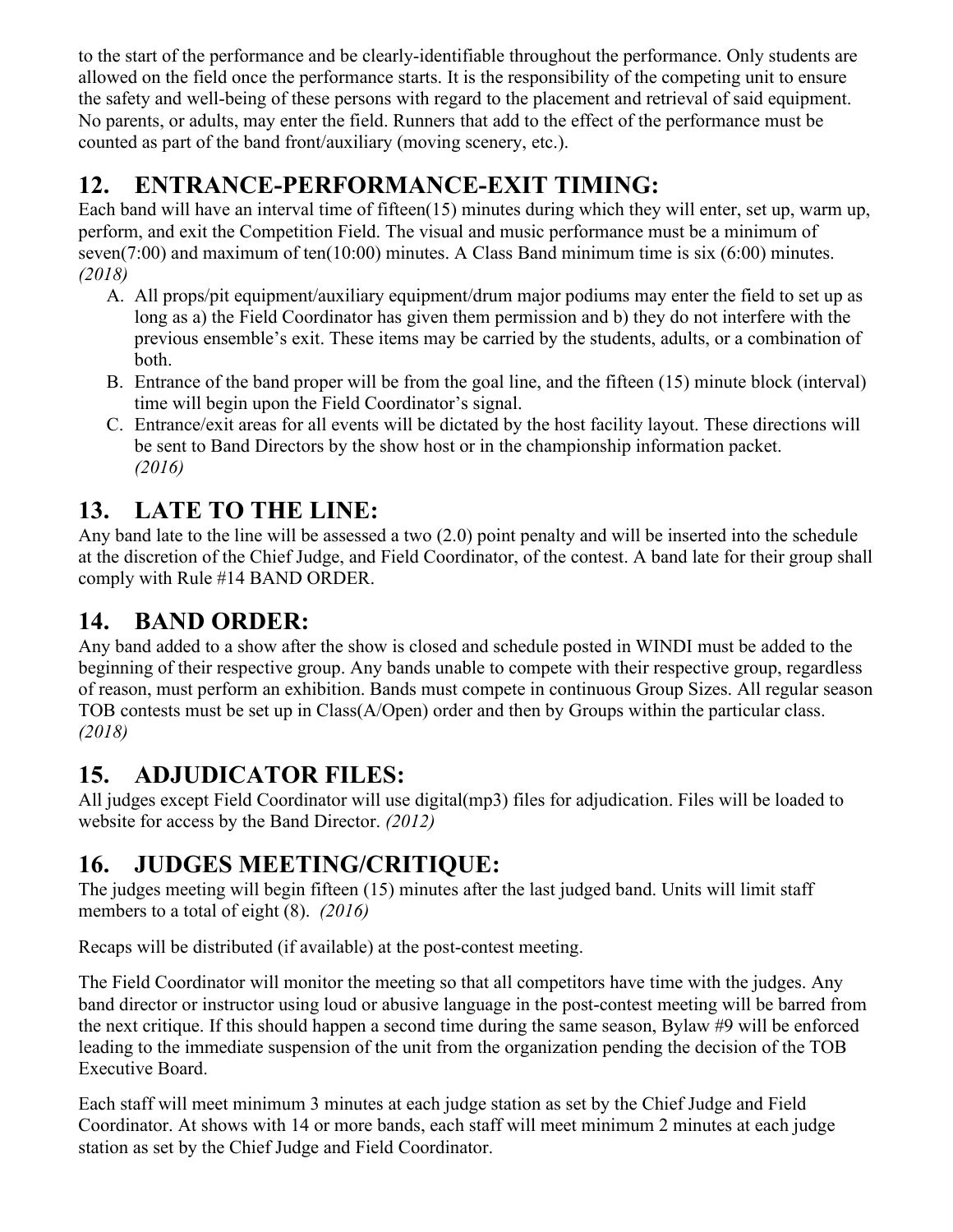# **17. NATIONAL FLAG POLICY:**

The use of the American Flag shall be optional in TOB. If used, however, the National Colors will be treated with respect and dignity. If used, however, the National Colors will be handled according to The Tournament of Bands Competitive Flag Code. Copies of the Code will be available from your Region Coordinator. Failure to do so will result in a one (1.0) point penalty.

# **18. PROHIBITED ITEMS:**

The following are NOT ALLOWED on the Competition Field as part of Performance:

• Any equipment, object, or material (including, but not limited to debris, powder, water, or other liquids) that may cause damage to the Performance Field, that presents a safety hazard, or that disrupts the scheduled flow of the contest

- Animals
- Drones or any remote-controlled helicopter, aircraft or similar items
- Fire extinguisher and/or CO2 devices, aerosol products
- Fog, smoke, or similar effect-generating equipment
- Glass or breakable objects
- Hazardous electrical, flammable, chemical equipment
- Lighter-than-air or helium-filled balloons
- Lights-out routines
- Off-road mechanized vehicles (defined as golf carts, garden tractors, small ATVs, etc.)

NOTE – does not include set-up prior to performance time

• Pyrotechnics of any kind, including fire, fireworks, or the discharge of firearms The penalty for violation of this rule is DISQUALIFICATION*. (2017)*

# **19. STAFF INTERFERENCE:**

If staying adjacent to the competition field area, the staff of a competing band must stay outside the 30 yard lines of the competing field. At the discretion of the Chief Judge and Field Coordinator, band staffs may be deemed to be interfering with the orderly progress and adjudication of the contest. The Chief Judge and Field Coordinator may request that staffs move or stop any bothersome behavior. A one (1.0) point penalty may be imposed. It is further suggested that each contest host provide space in the stands to be set aside for each band staff to view its unit's performance. In an emergency event, the band director may serve as conductor if the drum major is unable to do so. This must be cleared by TOB Director/Chief Judge. *(2016)*

### **20. MEDICAL AIDE:**

The sponsor must provide qualified medical aide at a contest site.

# **21. VIDEO:**

Hosts should provide a video area for the competing bands to tape their designated band only. Taping is restricted to their own band. No video equipment will be permitted into a sanctioned TOB contest other than provided in this rule.

# **22. ACC ANNOUNCEMENTS:**

The public address announcer at ACC's will announce the Band, Band Director, Region and musical repertoire of each band before it performs, as listed in the on-line ACC Registration.

# **23. TOB CHAMPIONSHIPS:**

To qualify for the Tournament of Bands Region Championship, a TOB member band must compete in a minimum of two(2) TOB sanctioned competitions. To qualify for the Tournament of Bands Atlantic Coast Championships, a TOB member band must compete in a minimum of two(2) TOB sanctioned competitions and Region Championship unless utilizing BYLAW 15.*(2015) (2018)*